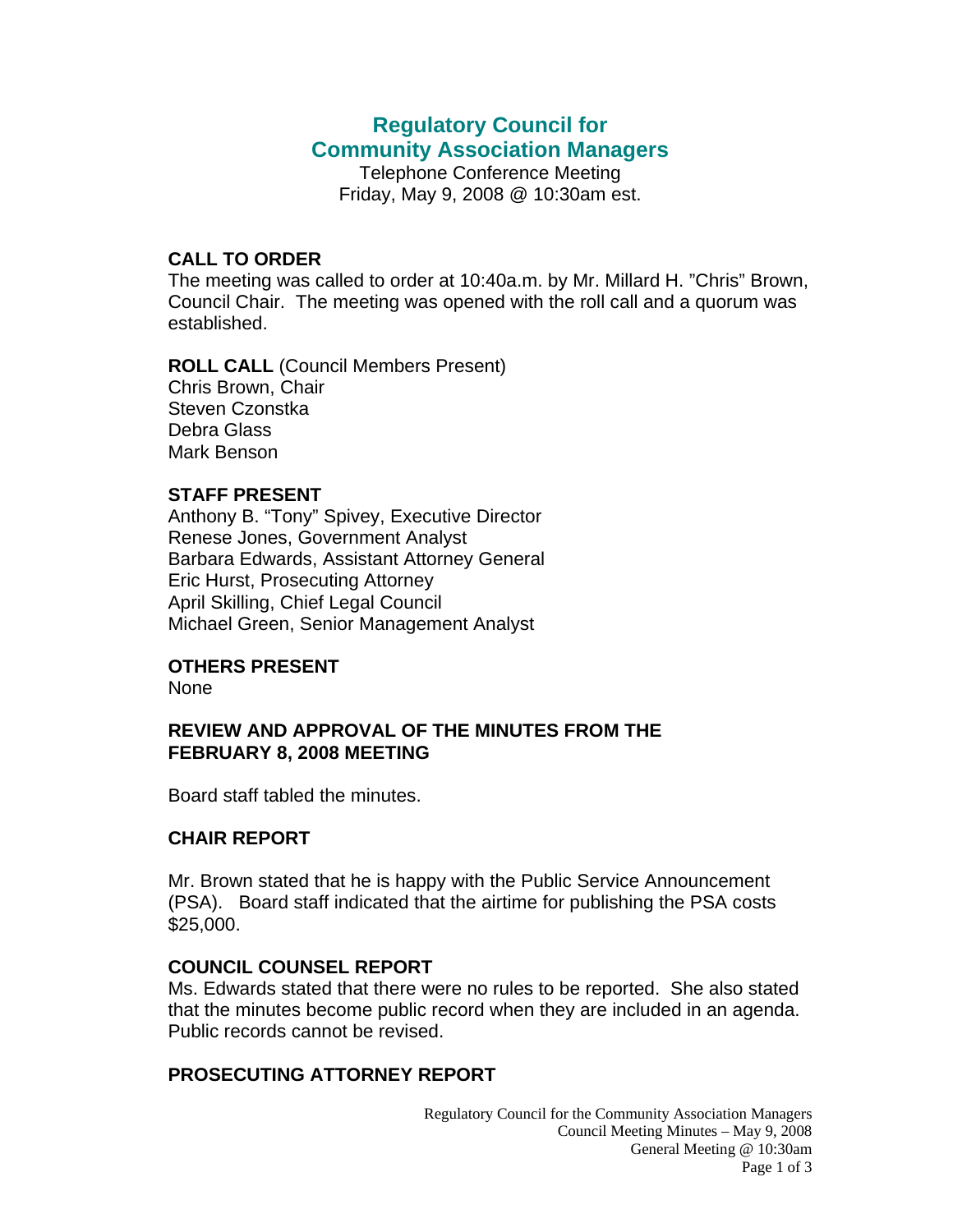Mr. Hurst provided a disciplinary report dated April 28, 2008 which is included in the agenda material. He also provided the status codes used in the Prosecuting Attorney's Report.

## **EXECUTIVE DIRECTOR'S REPORT**

Cooke Real Estate School CE Course:

 Additional information is required before the council will approve the CE application.

Delegating Authority to Approve/Deny Applications: The Council had already given authority to staff.

Financial Reports:

 Operating Account – \$1,463,606.00 Unlicensed Activity Account - \$136,588.00

Regulation report added for information purposes only.

## **MR. MARK BENSON**

CAM Legal Update Approval

 Council staff and Council will continue to work together on approving courses.

Regulatory Costs

 Finance & Accounting will prepare the costs to be sent to the council chair.

Changes to Chapter 468 Part VIII F.S. from CS/HB 995 as Engrossed:

- **MOTION:** Mr. Czonstka made a motion for Ms. Edwards to start developing draft rules for the Council and for Mr. Benson to work with her.
- **SECOND:** Ms. Glass seconded the motion and it passed unanimously.

# **PUBLIC COMMENTS**

None

### **OLD BUSINESS**

None

## **NEXT MEETING**

August 8, 2008 – Telephone Conference

Also, the committee was given a list of meeting dates for the next fiscal year. August 8, 2008 – phone meeting